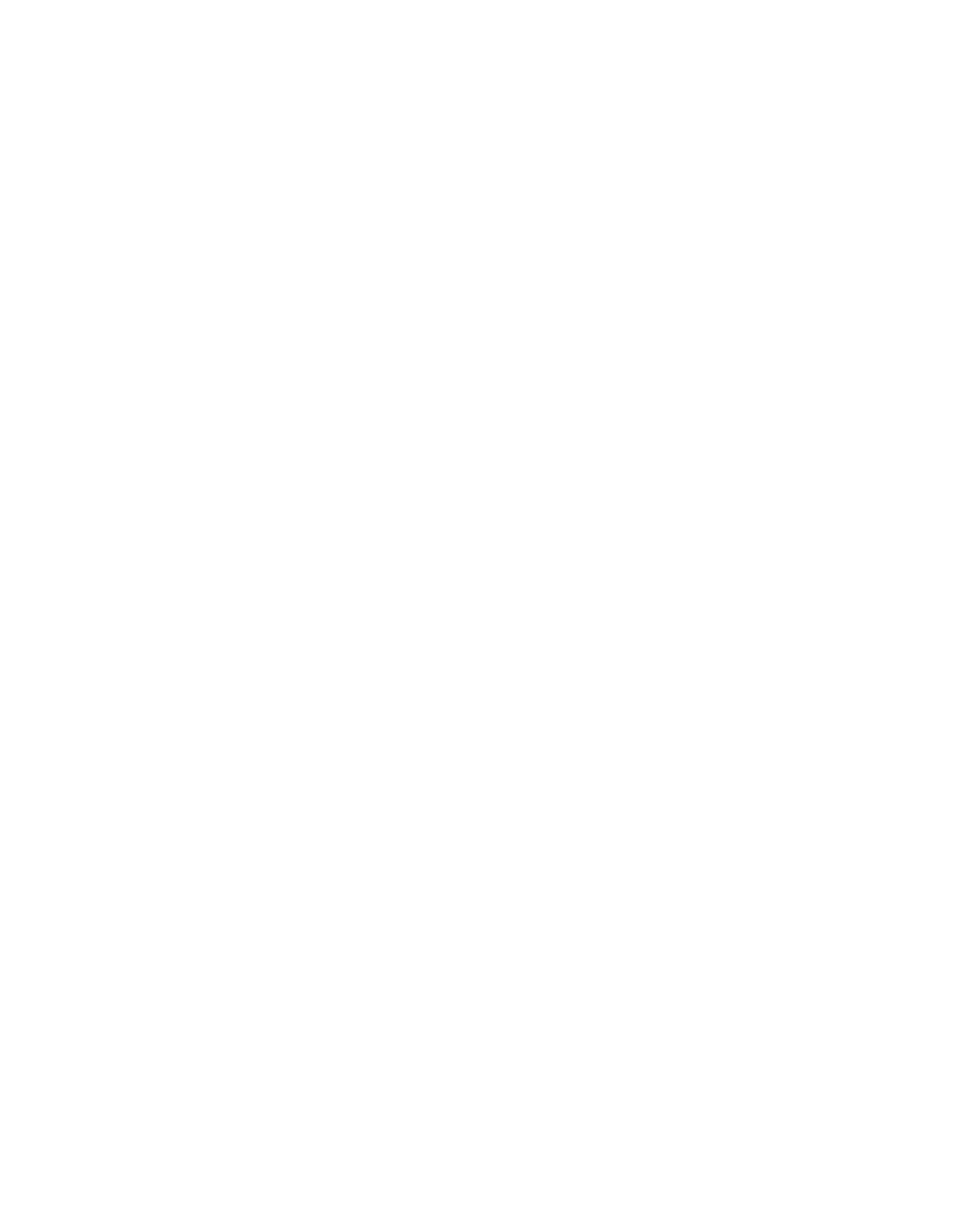- 7. Kalachek, E. "Determinants of Teenage Employment." Journal of Human Resources (Winter 1969): 3-21.
- 8. Kosters, Marvin, and Welch, Finis. "The Effects of Minimum Wages on the Distribution of Changes in Aggregate Employment." American Economic Review (June 1972): 323-332.
- 9. Mincer, Jacob. Schooling, Experience, and Earnings. New York: National Bureau of Economic Research, 1974.
- 10. Oi, Walter. "Labor as a Quasi-Fixed Factor." Journal of Political Economy 70 (Oct. 1962): 538-555.
- 11. Rosen, Sherwin. "Short-Run Employment Variation on Class I Railroads in the United States, 1947-1963." Econometrica 36 (July/Oct. 1968): 511-529.
- $12.$ -. "Toward a Theory of Life Cycle Earnings." Processed, 1975.
- 13. Toro-Vizcarrondo, Carlos, and Wallace, T. Dudley. "A Test of the Mean Square Error Criterion for Restrictions in Linear Regressions." Journal of American Statistical Association 63 (June 1968): 558-572.
- 14. Wallace, T. Dudley. "Weaker Criteria and Tests for Linear Restrictions in Regressions." Econometrica 40 (July 1972): 689-698.
- $15.$ Welch, Finis. "Labor Market Discrimination: An Interpretation of Income Differences in the Rural South." Journal of Political Economy 75 (June 1967): 225-240.
- 16. - "Black-White Returns to Schooling." American Economic Review 63 (Dec. 1973): 893-907.
- 17. ------- "Education and Racial Discrimination." In Orley Ashenfelter and Albert Rees, eds. Discrimination in Labor Markets. Princeton: Princeton University Press, 1973.

# 7 COMMENTS

## **Orley Ashenfelter**

Princeton University

The Smith–Welch paper represents an enormous amount of data collection and analysis. The results are clearly and faithfully reported, even when they do not seem to support the (perhaps vested) interests (of at least one) of the authors. I cannot imagine a different organization of the data that would be likely to change the results appreciably. In consequence, those who are interested in the subject of racial differences in economic success owe a considerable debt to the authors of this paper. Nevertheless, there is an important sense in which I believe the paper is largely a failure.

Surely the most important part of the paper is the attempt in the second section to provide an accounting, or explanation, of why the ratio of black to white male earnings increased over the period 1959 to 1969. In principle, this could be done very successfully if we could first verify empirically that the effect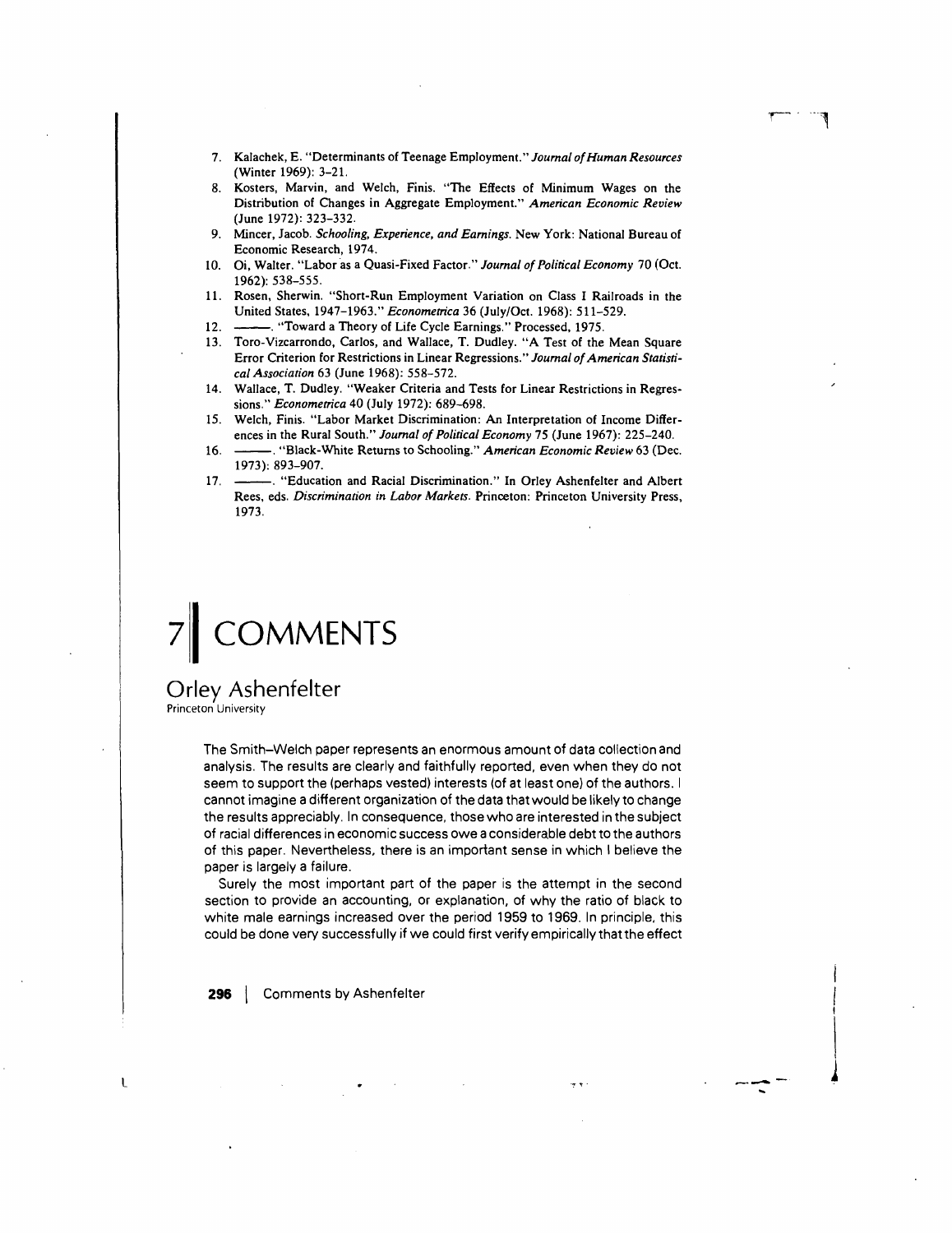of a unit of a characteristic (such as schooling) on earnings was the same for both black and white groups in both 1960 and 1970. Changes in the average characteristics of the black and white populations could then provide an unambiguous accounting of the sources of relative earnings growth, with any residual decrease in discrimination affecting the constant terms in the regressions. As it turns out, the effects of the characteristics of workers on their earnings are neither the same by race group or over time. This introduces considerable ambiguity into the accounting process. As can be seen from Table 6, for example, the accounting process based on observed characteristics produces predictions of declines in the relative incomes of blacks in the three highest experience classes, but increases in the three lower experience classes. Since there were actually increases in the relative earnings of blacks in all experience classes, objective characteristics are supposed to have helped boost the relative earnings of younger blacks but to have kept relative earnings from going up even faster among older blacks. And this is true even though the single most important objective characteristic, the schooling gap, was narrowing in each experience class. The upshot is that the 'residual," or component of growth in the relative earnings of blacks not accounted for by objective characteristics, is large and almost identical in every experience class. Thus, we have failed to "explain" the cause of the increase in the relative earnings of black males.

**T** 

ł

It is natural to attribute this large residual to a general decline in labor market discrimination during the 1960s. Before doing so, however, it would be useful to have at least some direct evidence that nondiscrimination was a factor of importance. One way to do this is to search for larger increases in the relative earnings of black workers in the sectors of the economy where it might plausibly be argued that antidiscrimination forces would be greater. The authors have tried to do just this, though, as they admit, the Census of Population provides only very crude data for this purpose. In particular, they have examined the change in the relative earnings of black male workers in sectors which they estimate to have been affected directly or indirectly by the government, on the presumption that government may have been an independent force in the reduction of labor market discrimination. There are now several studies using microeconomic data of a different kind that find, as do the authors, little impact that can be attributed directly to government action.<sup>1</sup>

Where does this leave us? In my view, it leaves us with a very considerable puzzle. To amplify this, Table 1 contains annual data on the relative wage and salary earnings of black men and women through the most recent year available. These data from the Current Population Survey reports are for year-round, full-time workers and thus provide some control, though not as much as would be desirable, on cyclical changes in annual working hours. These aggregate data are not entirely comparable to the aggregates that Smith and Welch use, but they do suggest to me an increase in the relative earnings of black males sometime during the 1960s comparable to the magnitude that Smith and Welch observe. These data also suggest to me that the relative earnings of black males were very stable until around the mid-1960s and that most of the increase that did take place may have been completed by the early 1 970s, though it will take

 $\overline{a}$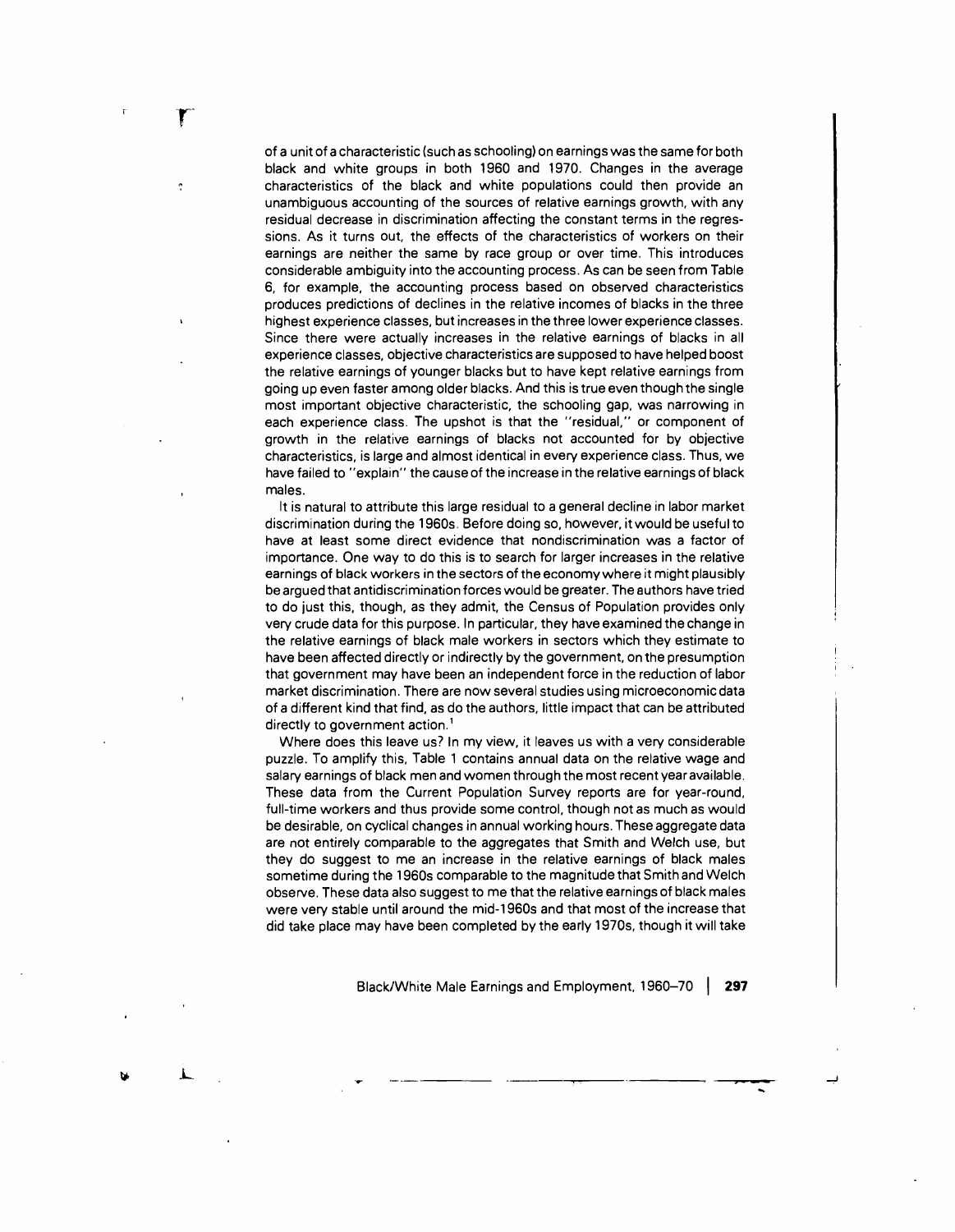### TABLE I Ratios of Nonwhite to White Median Wage and Salary Earnings for Year-Round, Full-Time Workers,• 1955—73

|      | Men | Women |
|------|-----|-------|
| 1955 | .64 | .57   |
| 1956 | .62 | .55   |
| 1957 | .63 | .60   |
| 1958 | .65 | .62   |
| 1959 | .61 | .66   |
| 1960 | .67 | .70   |
| 1961 | .66 | .67   |
| 1962 | .63 | .63   |
| 1963 | .65 | .64   |
| 1964 | .66 | .69   |
| 1965 | .64 | .71   |
| 1966 | .63 | .71   |
| 1967 | .68 | .77   |
| 1968 | .69 | .78   |
| 1969 | .69 | .82   |
| 1970 | .70 | .85   |
| 1971 | .71 | .90   |
| 1972 | .70 | .87   |
| 1973 | .72 | .88   |

SOURCE: Various reports from the Current Population Surveys. For details see Ashenfelter [1].

aA year-round, full-time worker is defined as a worker who worked 50-52 weeks per year and 35 or more hours per week.

considerably more experience before this can be confirmed. Perhaps more important, the relative earnings data for black women suggest that there will be no easy resolution of the puzzle. For these data show continuous upward progress in the relative earnings of black women until the early 1970s. Thus, attributing the increase in the relative earnings of black males to post-1964 Civil Rights activities requires an explanation for the considerable steady progress of the relative earnings of black women in the period before 1964. On the other hand, attributing the steady increase in the relative earnings of black women to the gradual relative increase in their skills (as measured, say, by schooling) requires an explanation of why the gradual relative increase in the skills las measured again, say, by schooling) of black men had so little effect on their relative earnings before the mid-1960s.

In sum, this subject clearly will require considerably more effort before we have a clear empirical picture based on a convincing causal foundation. Smith and Welch have helped to provide a part of this foundation.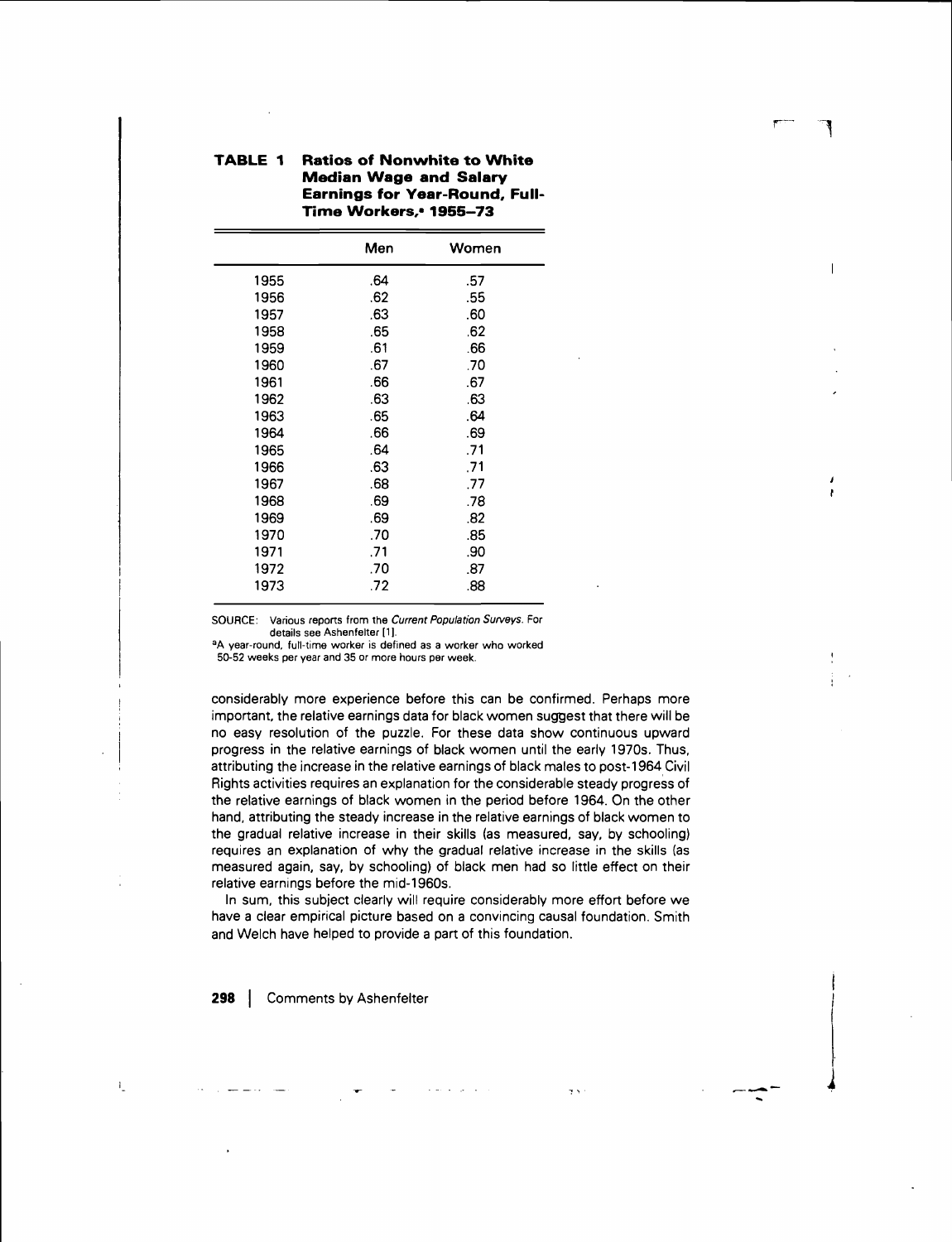#### **NOTE**

<sup>r</sup> r

ł

1. See Ashenfelter and Heckman [2] and Goldstein and Smith [3].

#### REFERENCES

- 1. Ashenfelter, Orley. "Changes in Labor Market Discrimination Over Time." The Journal of Human Resources 5 (Fall 1970): 403—430.
- 2. Ashenfelter. Orley, and Heckman. James. "Measuring the Effect of an Anti-Discrimination Program," In Orley Ashenfelter and James Blum. eds., Evaluating the Labor Market Effect of Social Programs (Princeton: Industrial Relations Section, Princeton University. 1976].
- 3. Goldstein, Morris, and Smith, Robert S. The Estimated Impact of Antidiscrimination Laws Aimed at Federal Contractors." Industrial and Labor Relations Review (forthcoming).

## Alvin Mickens

New York University

The paper by Finis Welch and James P. Smith represents an impressive effort in manipulating and analyzing data from the latest decennial Census. The study will surely be of great value in providing new angles of vision for analyzing the relative progress of blacks and will add fresh material to the growing controversy over the extent and permanence of the apparent improvement in the relative economic status of blacks by experience cohorts.

The Smith and Welch findings of black experience-cohort gains relative to whites' parallel Richard Freeman's results of black progress (Brookings Papers on Economic Activity, 1: 1973) analyzed from the age-cohort approach. Both find that there have been remarkable gains for black male and female workers, when measured by the more recent age/experience cohorts. Both the Freeman study and the Smith-Welch paper reach conclusions which challenge the conventional view that there has been little improvement in black economic status relative to whites in terms of relative incomes and life-cycle labor market activity, especially when cyclical factors are carefully accounted for. I do not so much want to carry a brief for the standard view as to cite some critical limitations to which, I believe: the Smith-Welch paper fails to give adequate consideration. These factors, in my view, mainly center around black interregional migration, southern black progress, and overall economic activity.

First, recent studies, including a paper by Wayne Vroman, have shown that the gains in relative income for black males, even in the prosperous decade of the 1960s, were pretty much confined to the South and were barely evident in the Northeast and North Central regions. Smith and Welch, too, note that the third most significant argument "explaining" a major part of the relative earnings gain is black migration out of the South and the improvement in earnings of resident southern blacks. Since the major strides in educational improvements occurred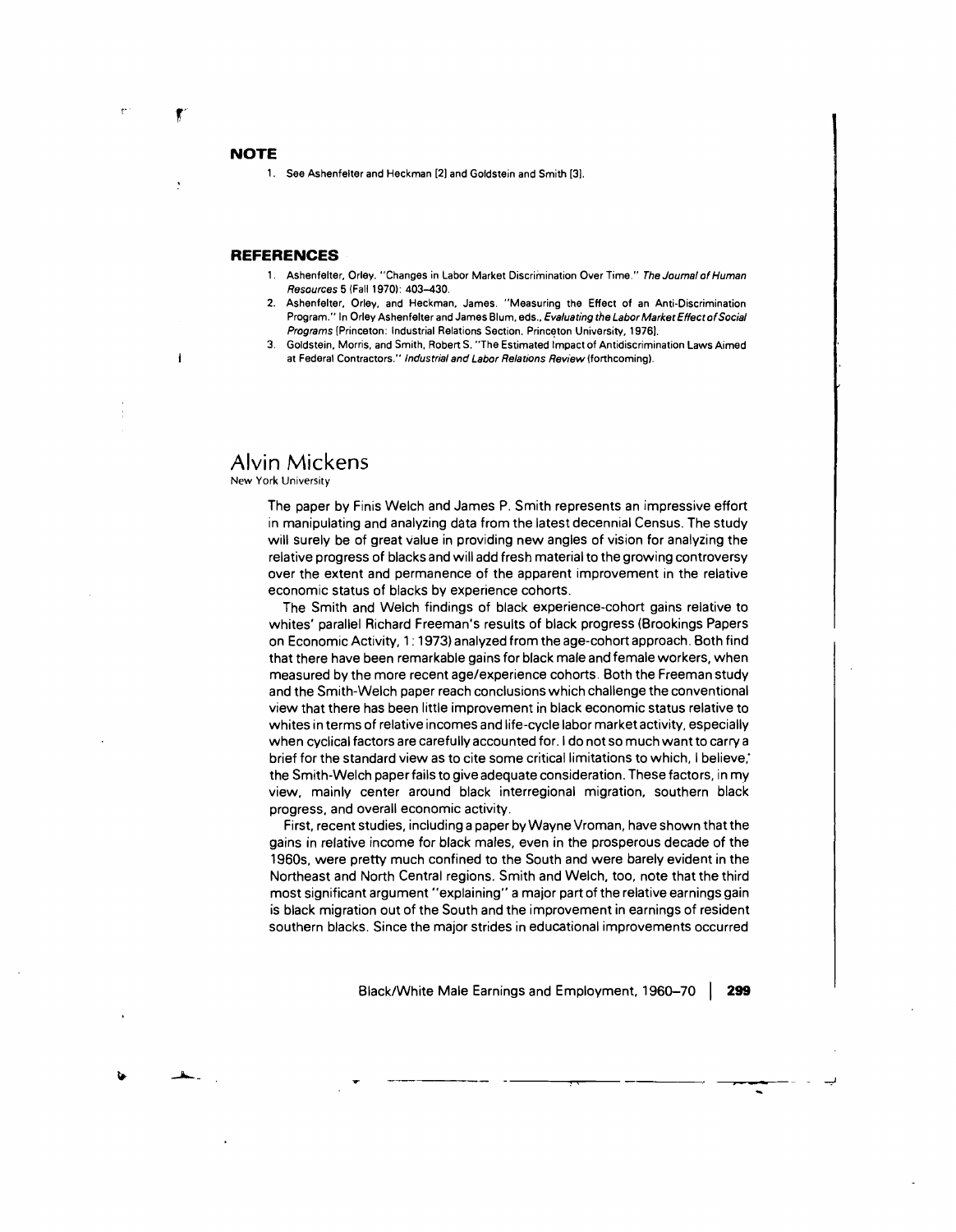mainly among resident southern blacks, <sup>I</sup> suspect that a certain amount of intercorrelation here captured some of the importance of the southern-resident and regional variables the authors employ. In fact, Smith and Welch do show that estimated gains by blacks were reinforced by interregional and metropolitan migration of the black population.

When Smith and Welch consider the black/white cohort earnings ratios shown in Tables 3A and 3B, they do not, of course, adequately account for the peculiar effects of the southern region. Nor do they properly caution that 1969 was an incomparably better year than 1959 for overall economic activity. Moreover, the prolonged expansion from 1961 to 1969 exceeded any experienced in the postwar period and contrasts dramatically to the stopand-go, generally stagnant 1950s. Thus, 1960s labor market entrants could surely be expected to make spectacular gains relative to 1950s labor market entrants.

It has been repeatedly documented that (1) the status of black workers improves relative to whites during expansions, and declines relative to whites during contractions, and (2) recent evidence suggests that occupational mobility and earnings/educational differentials, however measured, are highly elastic with respect to cyclical activity, In this connection, one might also mention that the speed and duration of expansion also affect black employment opportunities.

In spite of the strong emphasis attributed to education and schooling quality as accounting for the narrowing of the black-white differentials for the 1960s labor market entrants, Smith and Welch were not able to isolate fully the pervasive effects of the prolonged labor market tightness experienced in that decade from the operation of other determinants purporting to measure separately cohort life-cycle effects, although their employment variables do adjust for some of the expansionist impact.

The specter that haunts these cross-sectional approaches, which are "snapshots" of cohort gains at points in time, and which are in sharp contrast to the minimal relative progress of blacks documented in time series, is a reconciliation problem perhaps similar to that of time series versus cross-section surveys in aggregate consumption studies.

Since the relative gains for the black earnings profiles in 1970 seemed to have been registered so widely for practically all the experience cohorts, one might seek out an argument more compelling than schooling quality or "vintage": and that is the very distinct possibility that the 1960s expansion, like the 1940-48 period, achieved a dramatic one-time gain in black-white earnings ratios, and overall probably had a more equalizing impact than previous expansions.

This contention also applies to the occupational-industrial analysis in the paper. While the 1960s black entrants to the labor force may be approaching greater occupational congruency with whites, available data from another angle of vision using an occupational dissimilarity index approach show that the concentration of black workers in just three occupations (operatives, laborers, and private households) still accounts for over 40 percent of the black labor force, with little overall change since 1957. Less than 21 percent of white workers are concentrated in these jobs.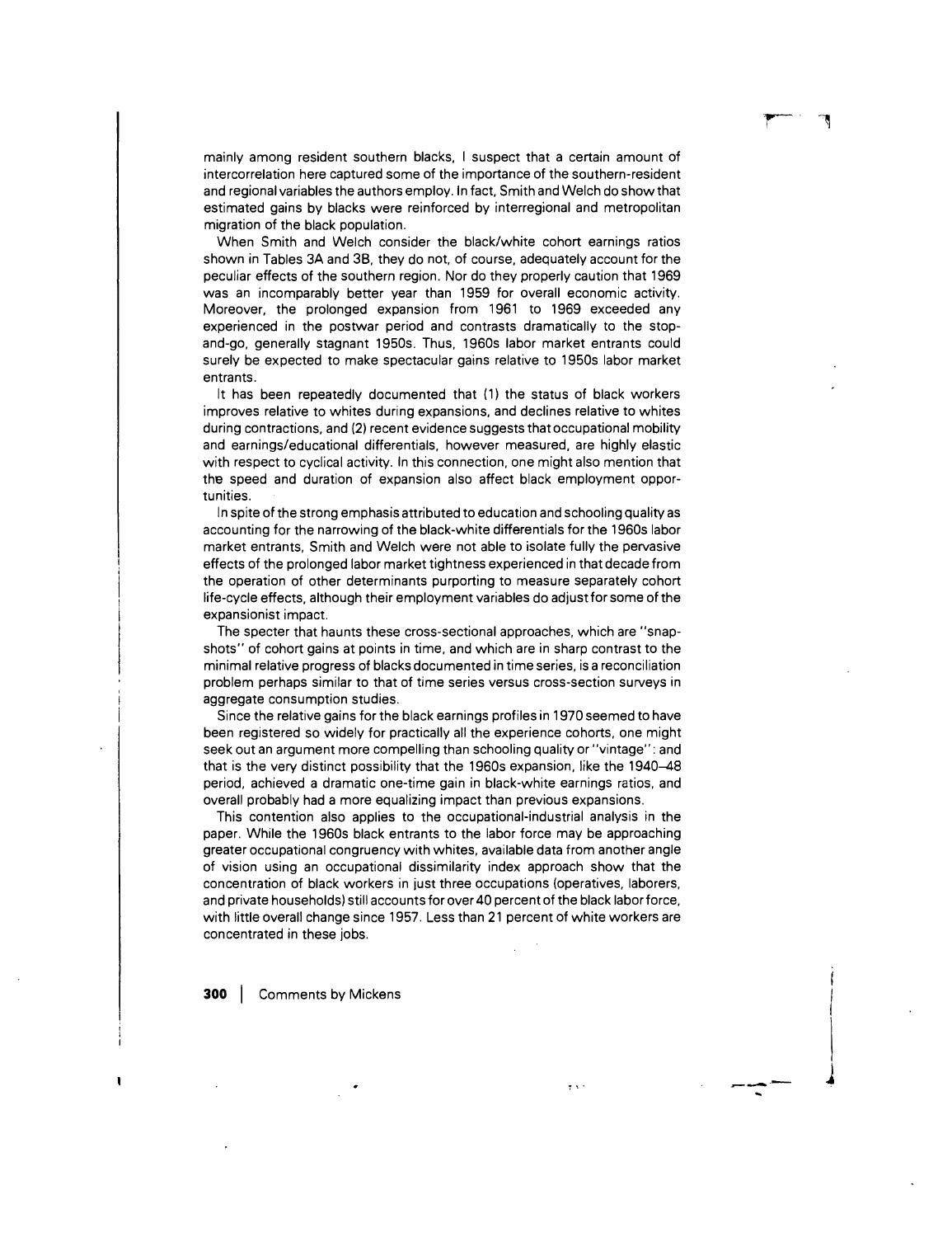I suggest, moreover, that the pattern of gains in earnings for various experience cohorts may not square uniformly with the Welch-Smith interpretation of major gains for the latest experience cohorts when we compare cohort gains within occupations.

r<sub>a</sub>

 $\frac{1}{1}$ 

For example, in professional groups for both sexes, the gains in relative incomes are shown to be at least as large for many of the 1 950s entrants as they were for the 1960s entrants.

If our major argument is that education improvement, in isolation from cyclical factors, accounts for the gain in relative incomes for more recent black experience cohorts, we might look at black progress in occupations ranging from ones considered more sensitive to cyclical factors to those considered less sensitive. A category I regard as "less sensitive" is the professional-technical group. My own estimates indicate that the black proportion of total employment in this group increased more during 1957—63 than during 1963—69, and the same was nearly true for managers and proprietors.

Finally, I want to note some areas to which the cross-sectional approach employed by Smith and Welch gives inadequate attention. One is the much higher unemployment of black high school graduates relative to white high school dropouts. In every year for which data are available, some 12 to 18 black graduates are jobless for every 10 white school dropouts. No such pattern exists between white graduates and dropouts. Second, labor force participation rates for black males have been experiencing a dramatic decline, a trend that shows up even for men under 45. If anything, this trend accelerated in the latter 1 960s (the reference point where the most recent experience cohort of blacks show dramatic relative gains). Also, if we look at those occupations in which the bulk of the black labor force is crowded—operatives, laborers, household workers, and sales-clerical-—we find that real earnings have held constant since 1967.

How are we to reconcile the hopeful "light at the end of the tunnel" emerging from cross-sectional studies of this type with the persistent gloomy results revealed in the dark tunnel of time-series studies? Perhaps longitudinal approaches made possible from Continuous Work History Samples of the Social Security Administration—once this file overcomes problems of incomplete coverage and can account for utilization continuity—may offer the way for overcoming the dissonance of opposite signs portrayed in relative black economic progress emerging from time-series and cross-sectional data.

In the meantime, I feel that more promising avenues for future research in these areas point in the direction of analysis of labor market segmentation and barriers to mobility among submarkets.

By using an index of occupational congruency Welch and Smith manage to bias upward the estimated improvement in the distribution of blacks, since they compare unweighted flows of recent black job market entrants to "stocks" of the distribution of occupationally classified whites. Such an index could be expected to exhibit more "congruency" if the (most recent) distributional flows of blacks into occupations are considered better educated and trained than previous whites—or blacks—already classified in existing jobs in 1960.

If they had compared the flows (1960—70) of new black occupational entrants to flows of new white occupational entrants for the same period and then asked: